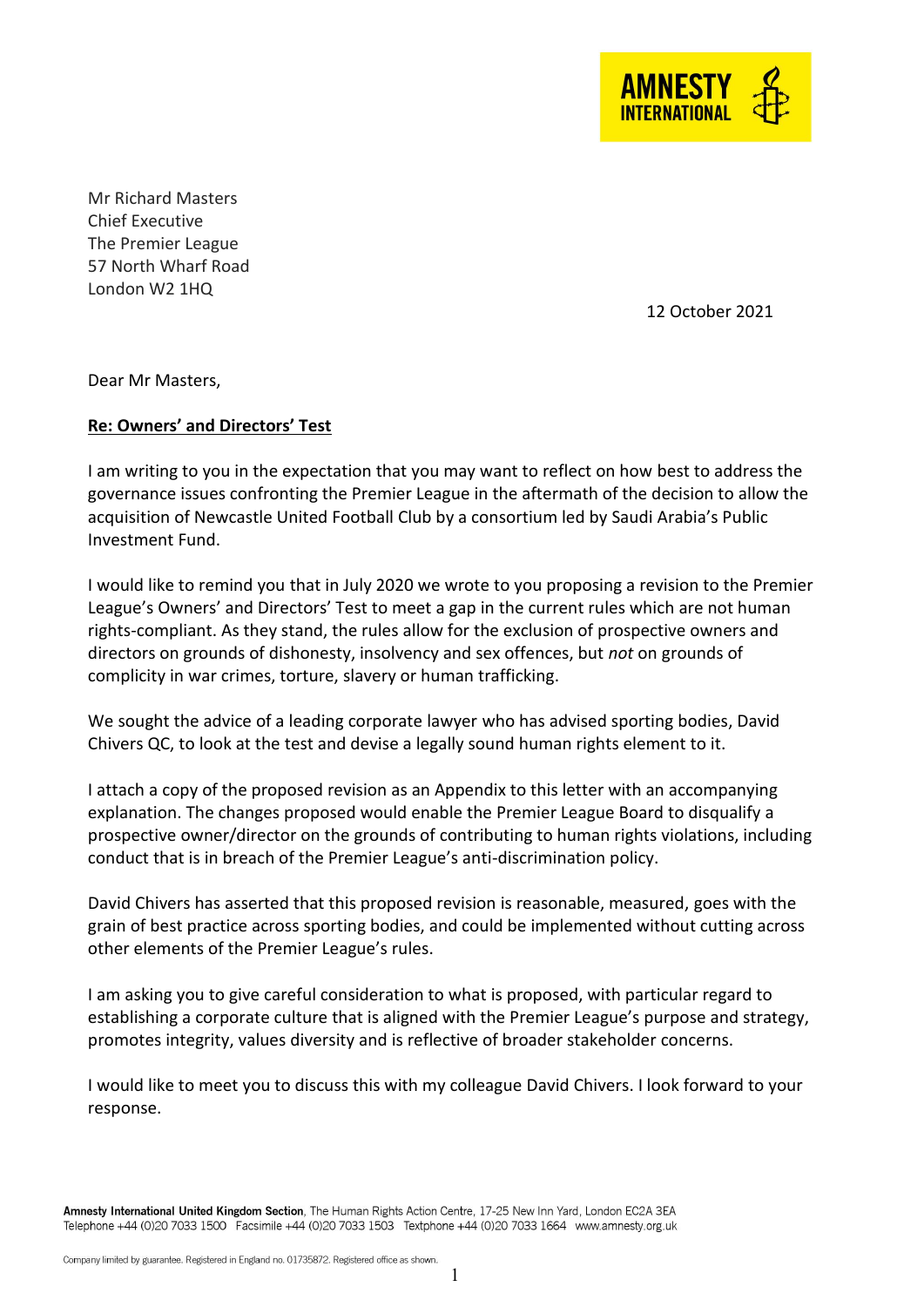

Yours sincerely,

Cachel

Sacha Deshmukh Chief Executive Officer Amnesty International UK

Amnesty International United Kingdom Section, The Human Rights Action Centre, 17-25 New Inn Yard, London EC2A 3EA<br>Telephone +44 (0)20 7033 1500 Facsimile +44 (0)20 7033 1503 Textphone +44 (0)20 7033 1664 www.amnesty.org.uk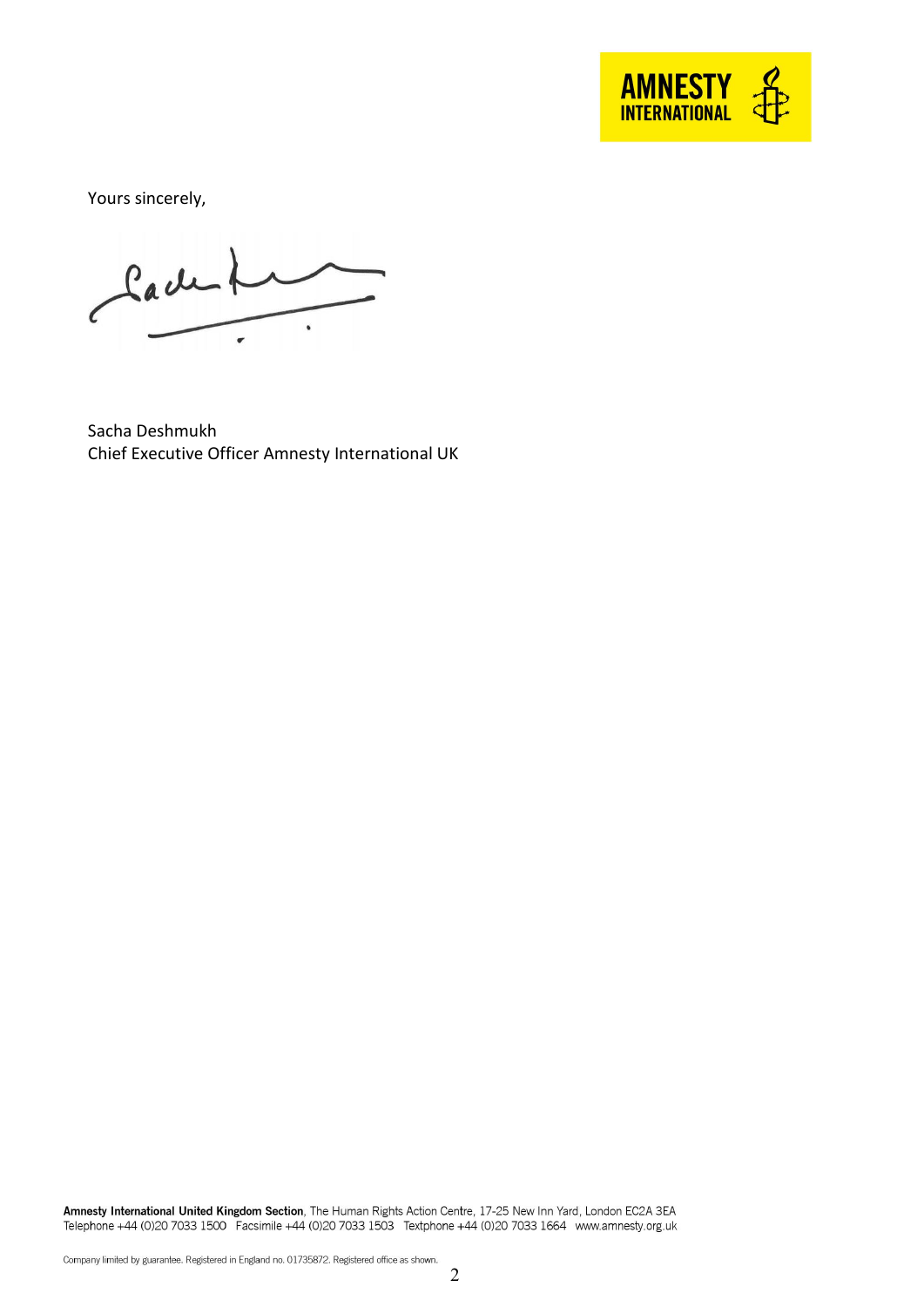

## **Appendix**

**Proposed change to the Premier League Rules Owners' and Directors' test to address international human rights and discrimination framed by David Chivers QC and Seamus Woods of Erskine Chambers**

### **CURRENT RULE:**

### **Disqualifying events**

F.1. A Person shall be disqualified from acting as a Director and no Club shall be permitted to have any Person acting as a Director of that Club if:

*[This is followed by a list of "Disqualifying Events", for example:]*

F.1.6. in the reasonable opinion of the Board, he has engaged in conduct outside the United Kingdom that would constitute an offence of the sort described in Rules F.1.5.2 or F.1.5.3, if such conduct had taken place in the United Kingdom, whether or not such conduct resulted in a Conviction;

### **PROPOSED CHANGE:**

### **Disqualifying events**

F.1. A Person shall be disqualified from acting as a Director and no Club shall be permitted to have any Person acting as a Director of that Club *(including for the avoidance of doubt by* virtue of being a shadow director or having Control of the Club) if:

…

- F.1.16. in the reasonable opinion of the Board, he is not a fit and proper person to be a Director having regard, in particular, to:
	- F.1.16.1. whether he has been complicit in an egregious or consistent violation(s) of international human rights law;
	- F.1.16.2. whether he has engaged in conduct that constitutes a failure to observe, comply with or act in accordance with the Inclusion and Anti-Discrimination Policy set out in Appendix 2 to these Rules or that

Amnesty International United Kingdom Section, The Human Rights Action Centre, 17-25 New Inn Yard, London EC2A 3EA Telephone +44 (0)20 7033 1500 Facsimile +44 (0)20 7033 1503 Textphone +44 (0)20 7033 1664 www.amnesty.org.uk

Company limited by guarantee. Registered in England no. 01735872. Registered office as shown.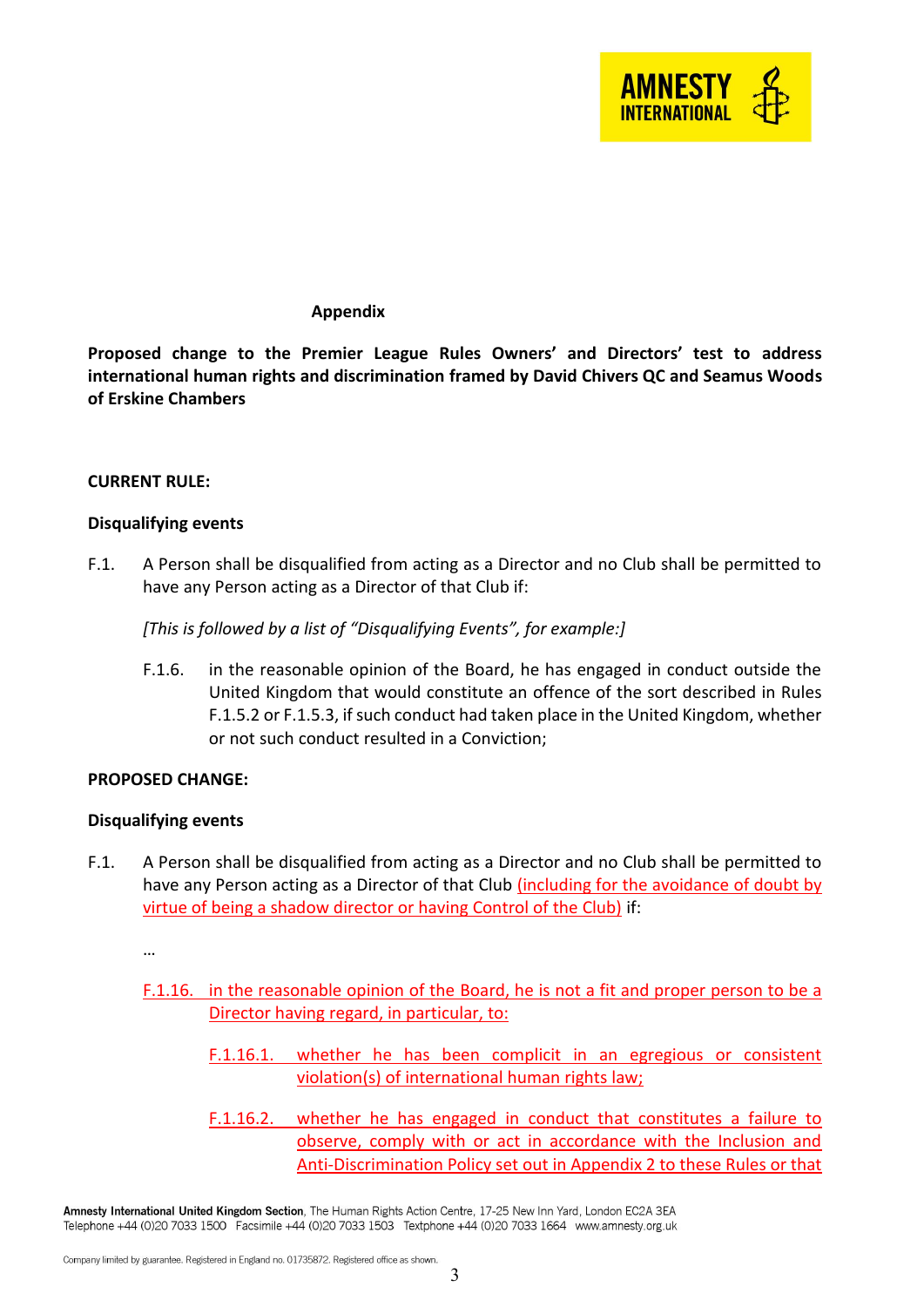

would constitute such a failure if it had taken place in a situation that required him to observe, comply with and act in accordance with that Policy;

- F.1.16.3. whether he has engaged in any other conduct of a nature which, if he were to become a Director, risks bringing the League, the Club and/or the game into serious disrepute; or
- F.1.16.4. whether the fitness or propriety of any Person, or of any government or organisation, with whom he is associated or connected in his personal, business or political dealings is of a nature which, if he were to become a Director, risks bringing the League, the Club and/or the game into serious disrepute.

### **Explanatory note**

Amnesty International UK proposes a change to the Premier League Rules Owners' and Directors' Test. This would stop those who have been implicated in violations of international human rights law from owning Premier League football clubs. It would also bar people who fail to meet the standards already set by the Premier League's Inclusion and Anti-Discrimination Policy.

This would prevent the Premier League from being used as a patsy for "sportswashing". Sportswashing is where overseas regimes invest in the glamour and prestige of top-level sport as a way to "rebrand" their country and deflect attention away from their poor human rights records.

The recent proposed acquisition of Newcastle United Football Club by Saudi Arabia's Public Investment Fund is a good example. The Crown Prince of Saudi Arabia has been using sporting events and personalities to improve the Kingdom's reputation following the grisly murder of the journalist Jamal Khashoggi – widely believed to have taken place with his approval – and to distract attention from things like its imprisonment and torture of women human rights defenders. But the Newcastle bid is by no means the only example.

And yet, despite the clear reputational damage this does to the Premier League, there is nothing explicitly in the Owners' and Directors' Test to prevent it. The current Test sets out various things that disqualify someone from owning a club. But these focus on things like owning multiple clubs, dishonesty, piracy and insolvency. While TV broadcast piracy concerns might be enough to sink Saudi Arabia's bid anyway, surely this is a surprising gap in the Rules.

A good illustration is that serious sex offenders are not allowed to own Premier League Clubs: rule F.1.13. Why then should someone who has been complicit in war crimes, torture, or human trafficking? Or indeed someone who has kept slaves? Surely the events of 2020 demonstrate now more than ever how absurd it is that an organisation as influential and prestigious as the Premier League is currently powerless to bar these types of people from owning its clubs.

Amnesty International United Kingdom Section, The Human Rights Action Centre, 17-25 New Inn Yard, London EC2A 3EA Telephone +44 (0)20 7033 1500 Facsimile +44 (0)20 7033 1503 Textphone +44 (0)20 7033 1664 www.amnesty.org.uk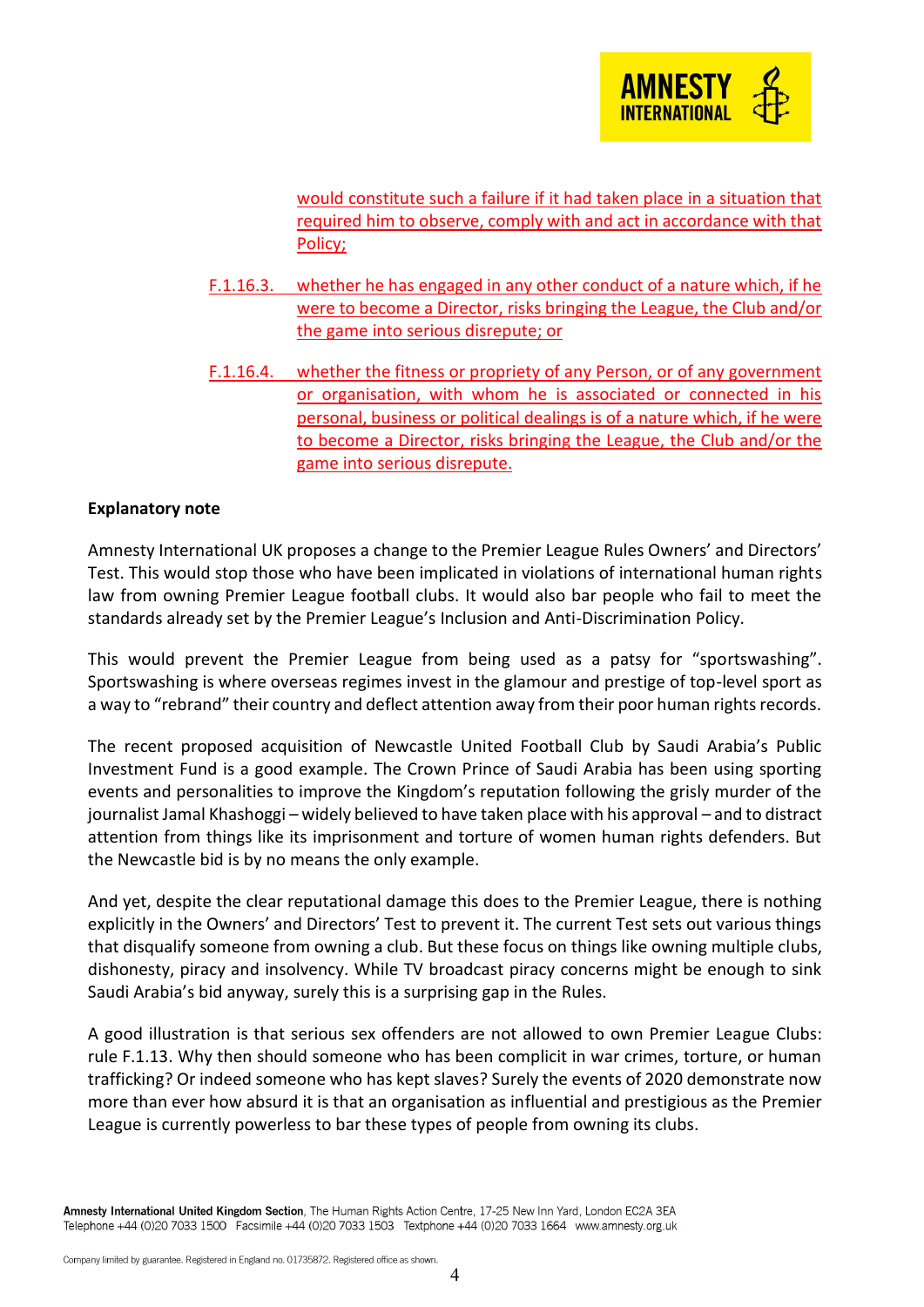

Additionally, the Premier League's Rules require it and all its clubs to comply with the statutes and regulations of FIFA: rule B.15. Article 3 of the FIFA Statutes says that FIFA is "committed to respecting all internationally recognised human rights and shall strive to promote the protection of these rights". Yet the words "human rights" do not appear once in the body of the Premier League Rules. Amnesty's proposed change will fix that.

People must be "fit and proper" to work in senior roles in sectors like finance and insurance. Amnesty's proposal would also go some way to aligning the Premier League Rules with that position. In a September 2018 letter to a Parliamentary Committee, the Financial Conduct Authority (FCA) confirmed that some people had been found not to be fit and proper on the basis of their "non-financial conduct". Amnesty's change introduces a similar barrier.

The proposed new rule would give added force to the Premier League's existing Inclusion and Anti-Discrimination Policy. This is already part of the Rules and the proposal uses the existing wording (rule J.4). There is also a general rule preventing discrimination that this change would bolster (rule B.17(b)). Adding this to the Owners' and Directors' Test is an obvious next step. It would underscore the importance of non-discrimination in the modern game.

It would also align with how the Rules impose obligations on club managers to act in an ethical and professional manner, not to discriminate, and to prevent the game from being brought into disrepute (Managers' Code of Conduct, Appendix 5 to the Rules, paragraphs 5, 14 and 15). Undoubtedly, club managers are high-profile. But, increasingly, the same is true of club owners.

The suggested new words at the start of rule F.1 make it clear that the Test does not just apply to directors in the technical sense. It also extends to people with "Control" over a club. This captures, for example, the beneficial owners of 30% or more of a club's voting shares. This is already the position under the Rules because of how these define "Directors" but this change puts the position beyond doubt. It gives real meaning to a Test targeted at "*Owners* and Directors". The proposed wording comes from another provision to the same effect elsewhere in the existing Test (in rule F.4).

The wording of new rule F.1.16.4 is adapted from the British Horseracing Authority's Ownership Guidance Notes. These impose a similar restriction in the "fit and proper" persons test that applies to owners in that industry.

The overall proposed change to the Test would not be difficult for the Premier League Board to administer. It uses the same standard they already use for overseas conduct amounting to dishonesty or specified offences (this is the reference to "Rules F.1.5.2 or F.1.5.3" in rule F.1.6). The Board has to form a "reasonable opinion". This will usually mean it has to have sound evidence to support its conclusions and that these may be subject to legal review. This safeguards against any concerns that this proposal might let the Board make arbitrary decisions.

As well, the proposed addition uses established legal concepts, so the Board will not be left guessing. "International human rights law", for example, is a term used frequently in the UK courts. The Board will also be more than capable of making a judgement call about what amounts